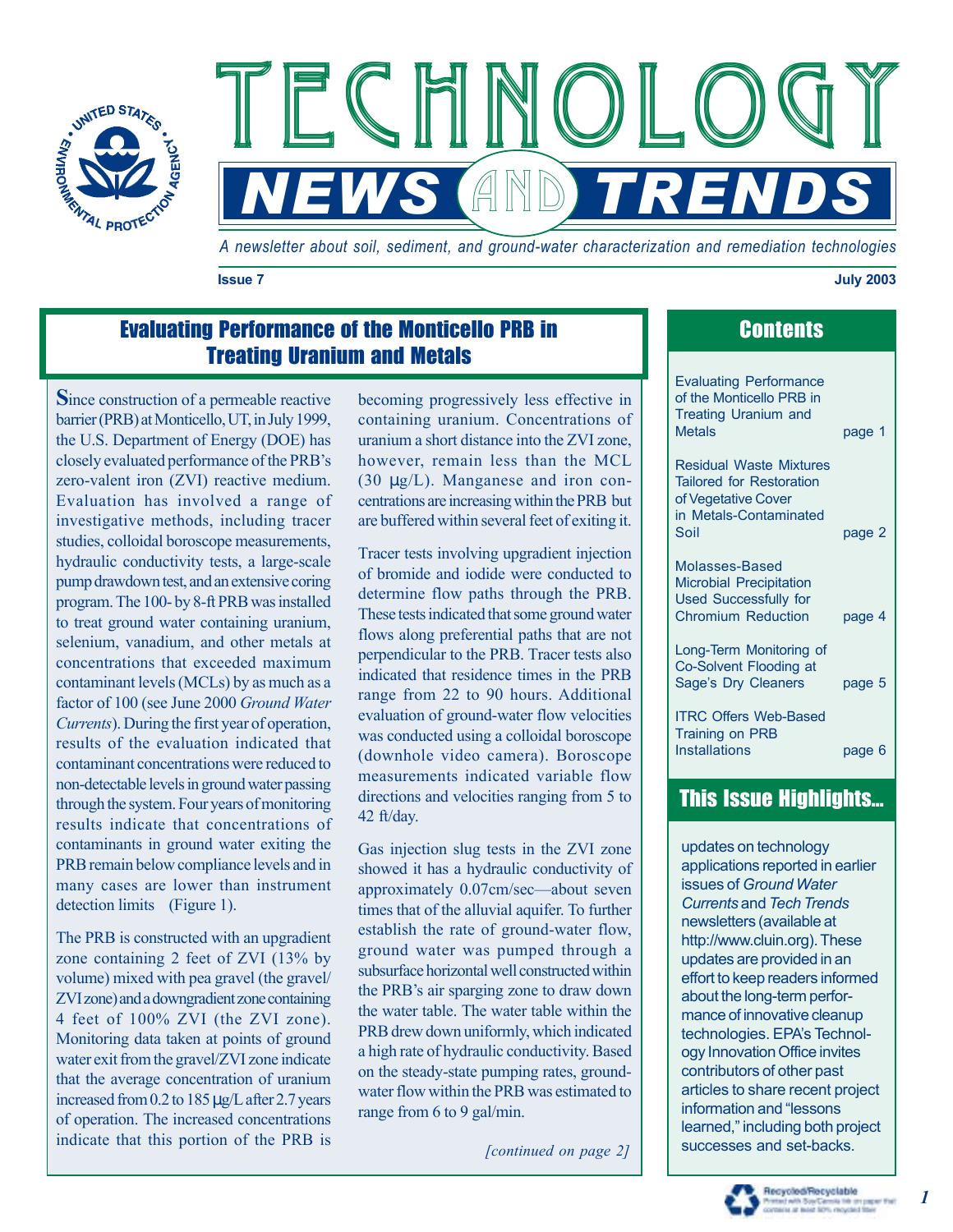#### *[continued from page 1]*

In February 2002, after 2.7 years of operation, 70 cores were collected from the reactive media in the gravel/ZVI and ZVI zones. Analytical results for 279 samples collected randomly indicate that more than 9 tons of calcium carbonate and 24 kg of combined uranium- and vanadium-bearing minerals had deposited in the PRB. Nearly all the precipitated uranium and vanadium was collected in the gravel/ ZVI zone. Analysis of the spatial distribution of the precipitates indicated that all portions of the PRB along its length had treated uranium and vanadium. Calcium was identified throughout both the gravel/ZVI and ZVI zones, indicating that precipitation rates of calcium carbonate are slower than uptake rates for uranium and vanadium. Solid-phase chemistry data were used in combination with dissolved-phase groundwater chemistry to determine an average ground-water flow rate of about 5 gal/min.

To help evaluate the nature of the PRB corrosion process, core samples were examined with an electron microprobe. ZVI grains in the gravel/ZVI zone were found to be corroded, but much of the original ZVI remained. The encountered corrosion products included various mixtures of iron oxides and carbonates that formed ZVI grain replacements and coatings, as well as separate aggregates.

| <b>Analyte</b>    | <b>Upgradient</b> | In PRB          | <b>Exiting PRB</b> | Goal        |
|-------------------|-------------------|-----------------|--------------------|-------------|
|                   | $(\mu g/L)$       | $(\mu g/L)$     | $(\mu$ g/L)        | $(\mu g/L)$ |
| <b>Arsenic</b>    | 11                | non detect (ND) | $1 - 4$            | 10          |
| <b>Manganese</b>  | 125               | 100-500         | 500-1,300          | $(50)-880$  |
| <b>Molybdenum</b> | 40-50             | <b>ND-10</b>    | $10 - 50$          | 100         |
| <b>Selenium</b>   | 110-140           | $ND-2$          | $ND-5$             | 50          |
| <b>Uranium</b>    | 400               | <b>ND</b>       | $2 - 14$           | 30          |
| <b>Vanadium</b>   | 300-360           | <b>ND</b>       | <b>ND-60</b>       | 330         |
| <b>Iron</b>       | 120               | 600-9,900       | <b>ND-500</b>      | (300)       |

*Figure 1. Performance evaluations demonstrate that ground water exiting the Monticello PRB contains significantly lower concentrations of the site's primary contaminants.* 

Specialized test methods (based on gas evolution upon reaction with dilute hydrogen chloride) were used to determine the amount of reactive ZVI in a sample. Preliminary results indicate that much of the ZVI still exists in the 100% ZVI zone, but that much of the ZVI in the gravel/ZVI zone has been lost to oxidative corrosion.

A second round of coring, tracer testing (by borehole dilution), and gas-injection slug testing is scheduled for Summer 2003. These tests are designed to determine if hydraulic conductivity of the PRB is decreasing and to evaluate the rate of uranium uptake by the PRB. Selected core samples will be examined using fission-track methods

to determine the distribution of uranium in the mineral framework. In addition, preliminary laboratory tests will be conducted to determine if chemical removal of corrosion products such as calcium carbonate can improve PRB efficiency. Operation of the PRB is expected to continue until 2015, at which time the plume is expected to move beyond the PRB.

*Contributed by Richard Muza, EPA/ Region 8 (303-312-6595 or muza.richard@epa.gov), Paul Mushovic EPA/Region 8 (303-312-6662 or mushovic.paul@epa.gov), and Dr. Stan Morrison, S.M. Stoller Corp. (970-248- 6373 or stan.morrison@gjo.doe.gov)* 

## Residual Waste Mixtures Tailored for Restoration of Vegetative Cover in Metals-Contaminated Soil

**R**esearchers from the U.S. Department of Agriculture (USDA), University of Washington, and U.S. EPA Environmental Response Team (ERT) have collected data over three growing seasons on metalscontaminated soil that was treated in 1997-1998 at the Bunker Hill, ID, Superfund site. Amendments consisting of various mixtures of municipal biosolids, woody debris, wood ash, pulp and paper sludge and compost were added

to surface soil and waste material [see May 1998 *Tech Trends*]. In addition to reducing the bioavailability of metals in surface and subsurface soil (to 1.5 ft), the treatment was anticipated to help correct soil pH, reduce erosion, and restore plants. Results indicate that surface application of highnitrogen biosolids combined with high calcium carbonate residual such as wood ash can effectively establish a vigorous plant cover directly atop metal mine tailings.

The treatment site encompasses 6-8 acres of mountainous terrain that were barren as a result of past mining activities (Figure 2). Prior to treatment, the site's surface consisted of heterogeneous lead- and zinc-contaminated waste soil with little to no organic matter and low nutrient status. Chemical nutrients and organic materials were hand mixed with the surface soil/ materials in extremely high volumes:

*[continued on page 3]*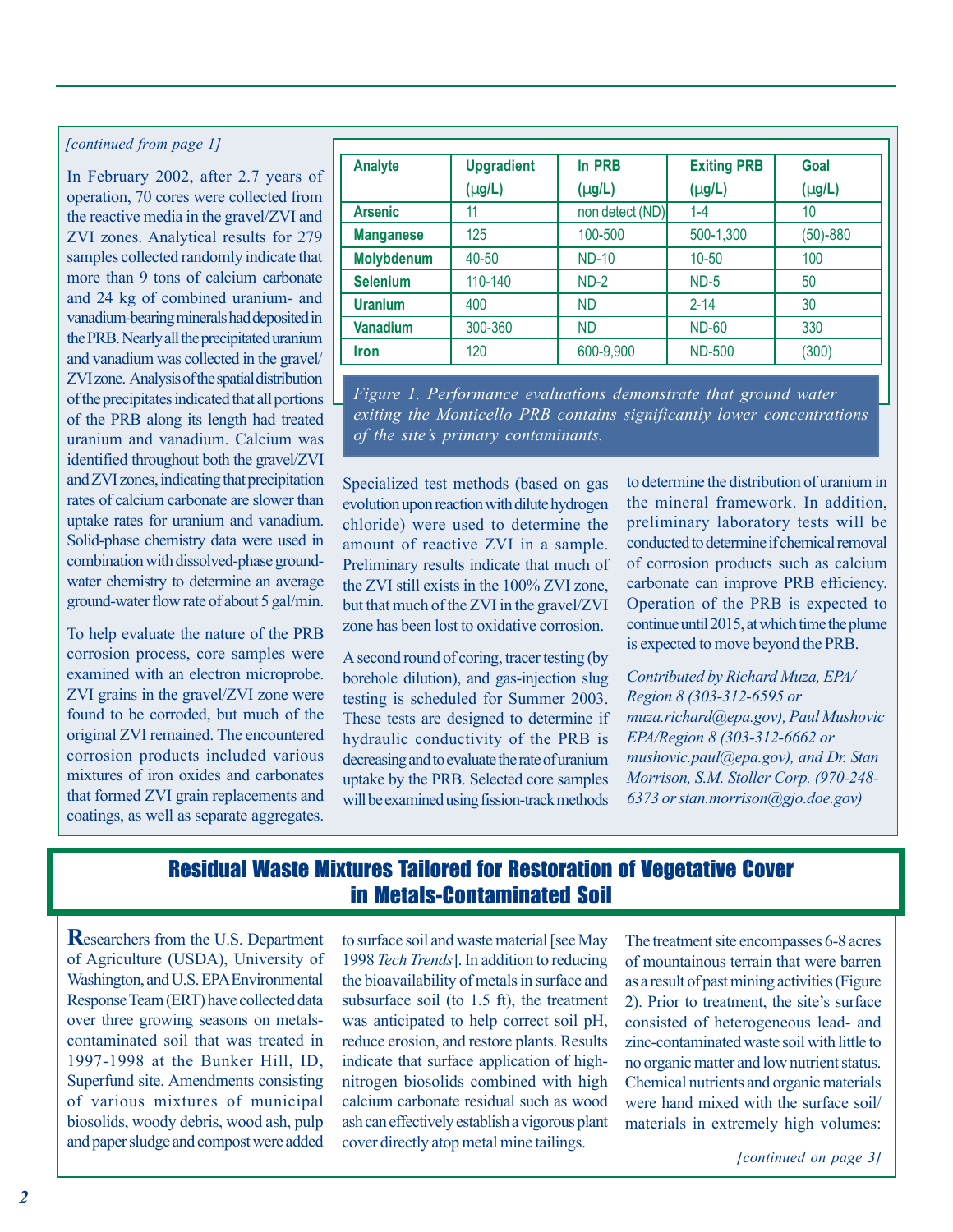#### *[continued from page 2]*

44-66 tons/acre of nitrogen-containing biosolids and 220 tons/acre of wood ash, with or without 44 tons/acre of sludge or log yard debris (20% by volume).

All amendment mixtures were able to restore the vegetative cover for the three years in which data were collected. One year after amendment, a plant biomass of 0.01 tons/acre was measured in a control plot and conventionally treated plot (amended by lime and microbial stimulants). In the biosolid plot, however, the biomass had increased to 3.4 tons/acre. After another year, biomass in the test plot had further increased by 25-50%. Crosstreatment comparisons indicated that amendments containing high nitrogencontent biosolids yielded higher biomass, while those including log yard debris yielded no change in biomass.

Analysis of carbon/nitrogen ratios produced similar findings. All of the amendment combinations resulted in carbon/nitrogen ratios that approached the status of a well-functioning soil system. The carbon/nitrogen ratio generally decreased from approximately 40:1 prior to treatment to a relatively stable 20:1.

In both the control and conventionally treated plots, subsoil pH ranged from 5.6 to 7.0. In plots amended with biosolid combinations, subsoil acidity decreased significantly (to pH levels reaching 8.2) but at different rates. Treatment involving high nitrogen biosolids combined with ash was found more effective than lownitrogen/ash treatment. In addition, small but significant increases in pH were achieved by using more reactive ash and by including log yard debris. Increases in pH generally corresponded with reduced concentrations of  $[Ca(NO<sub>3</sub>)<sub>2</sub>]$ -extractable (and bioavailable) zinc in subsurface soil.

Zinc, lead, and cadmium concentrations in soil and waste materials at the site ranged as high as 14,700, 27,000, and 28

mg/kg, respectively, prior to amendment. However, bioavailability of these metals decreased as much as 50% within 3 years of amendment application. [For additional information on extensive bioavailability studies conducted by the USDA, go to http:/ /www.nps.ars.usda.gov.] Although metal concentrations in plant tissue have remained within normal since the time of soil amendment, concentrations of nutrients such as calcium, potassium, and manganese decreased somewhat. Further research is needed to assess the cause of this nutrient reduction and to evaluate additional combinations of residual waste amendment.

Monitoring of the soil and vegetation systems is anticipated to continue over the next five years. High costs for implementing this technology at the Bunker Hill site are attributed to the expense of purchasing biosolid material, which is in great demand in timberproducing areas such as central Idaho. Preliminary success at this site has lead to similar applications at mining sites in Jasper County, MO, and Leadville, CO.

*Contributed by Sally Brown, University of Washington (206-616-1299 or slb@u.washington.edu) and Harry Compton, EPA/ERT (732-321-6751 or compton.harry@epa.gov)* 



*Figure 2. Application of composted biosolids at Bunker Hill successfully converted barren, metal-contaminated areas to productive use within three growing seasons.* 

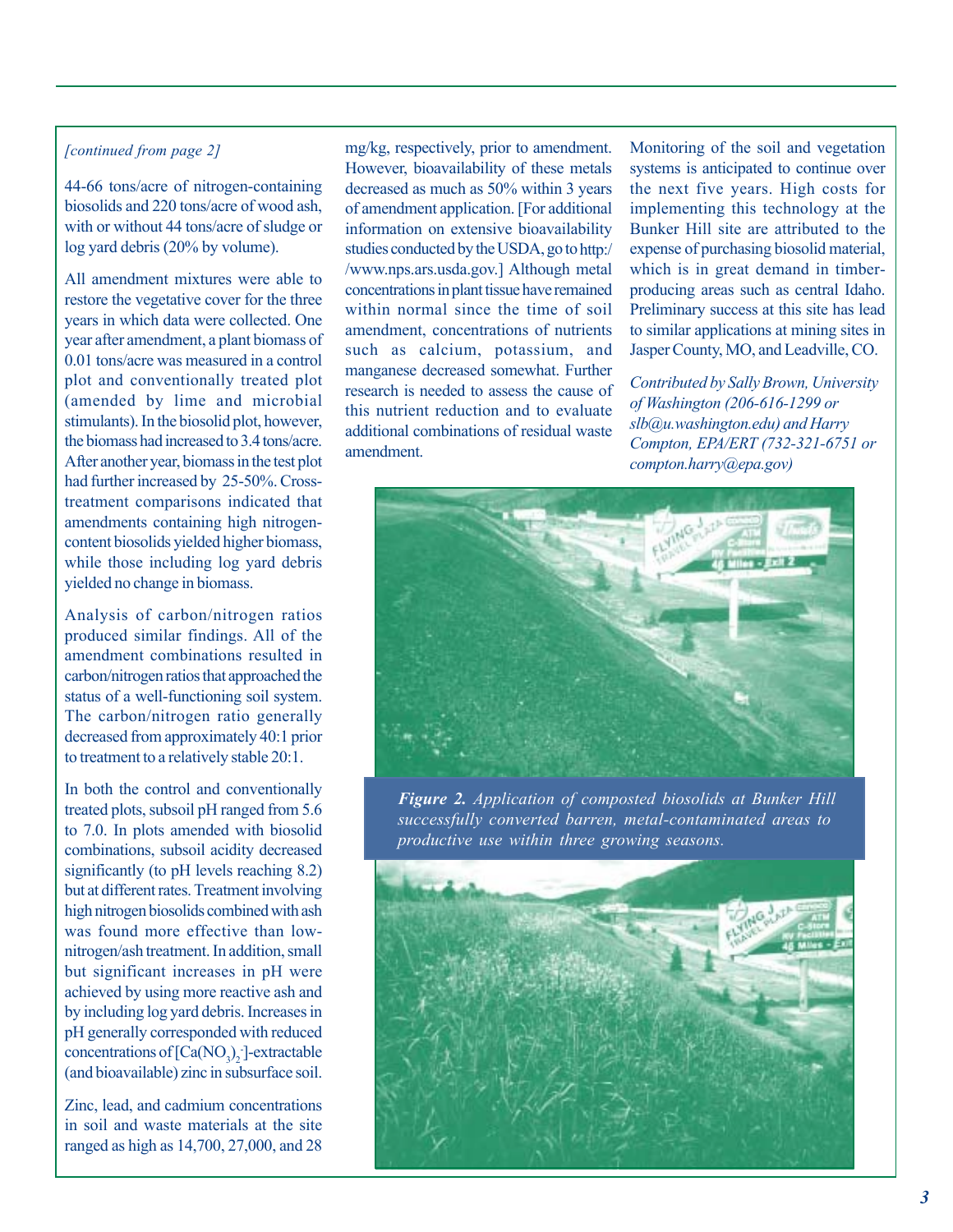#### Molasses-Based Microbial Precipitation Used Successfully for Chromium Reduction

**C**arbohydrate solution (dilute blackstrap molasses and water) was injected directly into a metals-contaminated shallow aquifer on a daily basis for 46 months at the Avco Lycoming Superfund site in Williamsport, PA. Rapid degradation of the molasses carbohydrates by indigenous heterotrophic microorganisms helped establish anaerobic in-situ reactive zones that promoted a metal reduction process (Figure 3). Monitoring indicates that use of this metals precipitation system resulted in nearly complete reduction of hexavalent chromium to less soluble (and less toxic) states such as trivalent chromium.

The project cleanup goals for hexavalent chromium and dissolved cadmium are 0.032 mg/L and 0.003 mg/L, respectively. Hexavalent chromium and dissolved cadmium concentrations prior to treatment reached a maximum of 2.29 mg/L and 0.26 mg/L, respectively. Preliminary data collected after 18 months of treatment indicated that significant microbial reduction had occurred at the 12,000-ft2 treatment area [see December 1998 *Ground Water Currents*]. The treatment system was terminated in November 2000, when six rounds of quarterly data analysis indicated that 12 of the treatment area's 14 monitoring wells had exceeded performance criteria and that no contaminant rebound had occurred. By that time, hexavalent chromium concentrations had decreased nearly 99%, and dissolved cadmium concentrations had decreased approximately 62%.

Monitoring data collected over the past two and a half years indicate that metal concentrations in all eight of the treatment wells have not varied significantly since the time of system shut-off. The most recent data indicate that concentrations in six of the treatment wells meet the cleanup goals for hexavalent chromium and dissolved chromium. In the remaining wells, hexavalent chromium concentrations decreased 75-99% from pre-treatment levels, and dissolved cadmium concentrations decreased 10-62%. No evidence of metal migration has been found in any of the system's eight downgradient monitoring wells, where cleanup goals continue to be met.

Afive-year review performed by EPAin July 2002 concluded that the metals precipitation system, combined with a pump and treat system focused on hydrocarbon "hot spots," will significantly reduce the time needed to achieve site cleanup. Semiannual collection of ground-water data will continue through 2003.

The Environmental Security Technology Certification Program/Air Force Center for Environmental Excellence has initiated demonstrations of this technology for treating chlorinated hydrocarboncontaminated ground water at the former HanscomAir Force Base, VandenburgAir Force Base, former Naval Station at Treasure Island and Badger Army Ammunition Plant. Field studies also are underway to evaluate the technology's performance in addressing sites with contaminants of recent and widespread concern, such as perchlorate and 1,4 dioxane, and other dissolved metals and uranium.

*Contributed by Jill Lowe, EPA/Region 3 (215-814-3123 or lowe.jill@epa.gov)* 



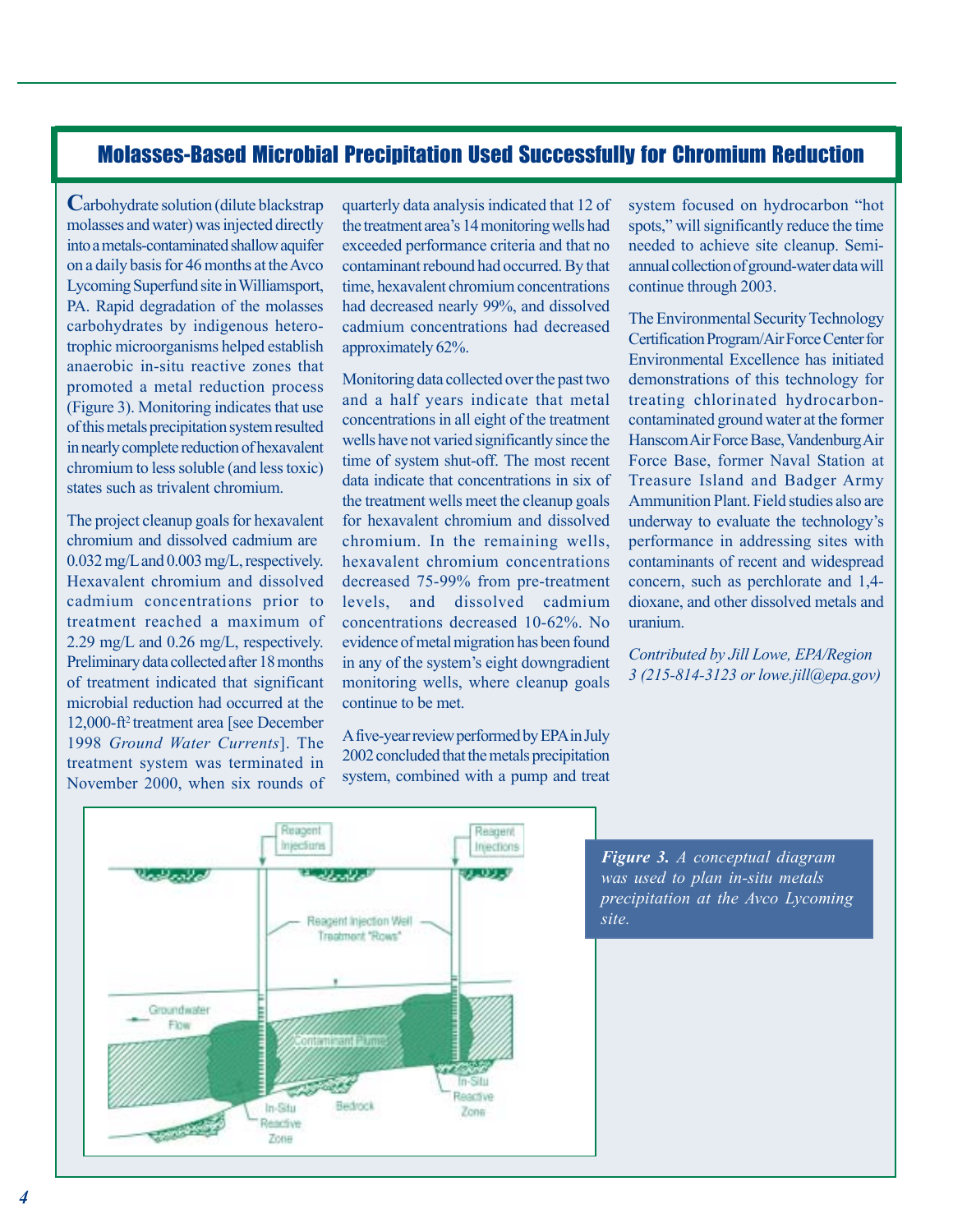#### Long-Term Monitoring of Co-Solvent Flooding at Sage's Dry Cleaners

**C**o-solvent flooding was conducted in 1998 at an abandoned site known as Sage's Dry Cleaners in Jacksonville, FL, to remediate perchloroethene (PCE) contaminated ground water (see June 1999 *Ground Water Currents*). Early results of the project indicated that the maximum and minimum observed rates of PCE approximately 43.6 and 4.2 µg/L/day, respectively (see June 2000 *Ground Water Currents*). Since that time, the University of Florida has continued its efforts to monitor the site's ground water on a long-term basis. The monitoring program is anticipated to help assess the long-term impact of cosolvent flooding, including the extent to which residual ethanol is enhancing microbial degradation of PCE. dechlorination were The monitoring program interprets mass flux leaving the source zone as an early response to remediation. Ground-water samples extracted from a network of wells and multilevel samplers are analyzed periodically to determine the changing concentrations of PCE and its degradation components, and to estimate the complete electron mass balance. Samples are collected from two multilevel networks: (1) a set of seven multilevel samplers, each with five levels for a total of 35 sampling points, to assess the source zone; and (2) a transect of three multilevel downgradient samplers to assess the early plume response.

Prior to the co-solvent flood, the average PCE concentration in the multilevel source zone sampler was about 49 mg/L (Figure 4). Approximately one year was

required for the co-solvent flood response to reduce these concentrations to about 26 mg/L. This length of time was attributed to the need for natural gradient ground-water flow to displace fluid remaining after the flood operations. PCE concentrations were found to vary in accordance with differing patterns between the flow of co-solvent flood and the natural gradient flow. In addition, residual ethanol may have influenced PCE concentrations in the source zone. In the multilevel transect downgradient of the source zone, the response time exceeded two years.

The observed 47% reduction in PCE concentrations in the source zone

*[continued on page 6]* 



Mass Reduction =  $64\%$  Flux Reduction =  $47\%$ (35 sampling locations)

*Figure 4. The concentrations measured in a source zone sampler in the years following co-solvent flooding at Sage's Dry Cleaners indicated a flux reduction of 47%.* 

# *Technology News and Trends*  **is on the NET! View, download, subscribe, and**

Contact Us

**unsubscribe at:** 

<http://www.epa.gov/tio> <http://clu-in.org>

*Technology News and Trends*  welcomes readers' comments and contributions. Address correspondence to:

Ann Eleanor Technology Innovation Office (5102G) U.S. Environmental Protection Agency Ariel Rios Building 1200 Pennsylvania Ave, NW Washington, DC 20460 Phone: 703-603-7199 Fax: 703-603-9135